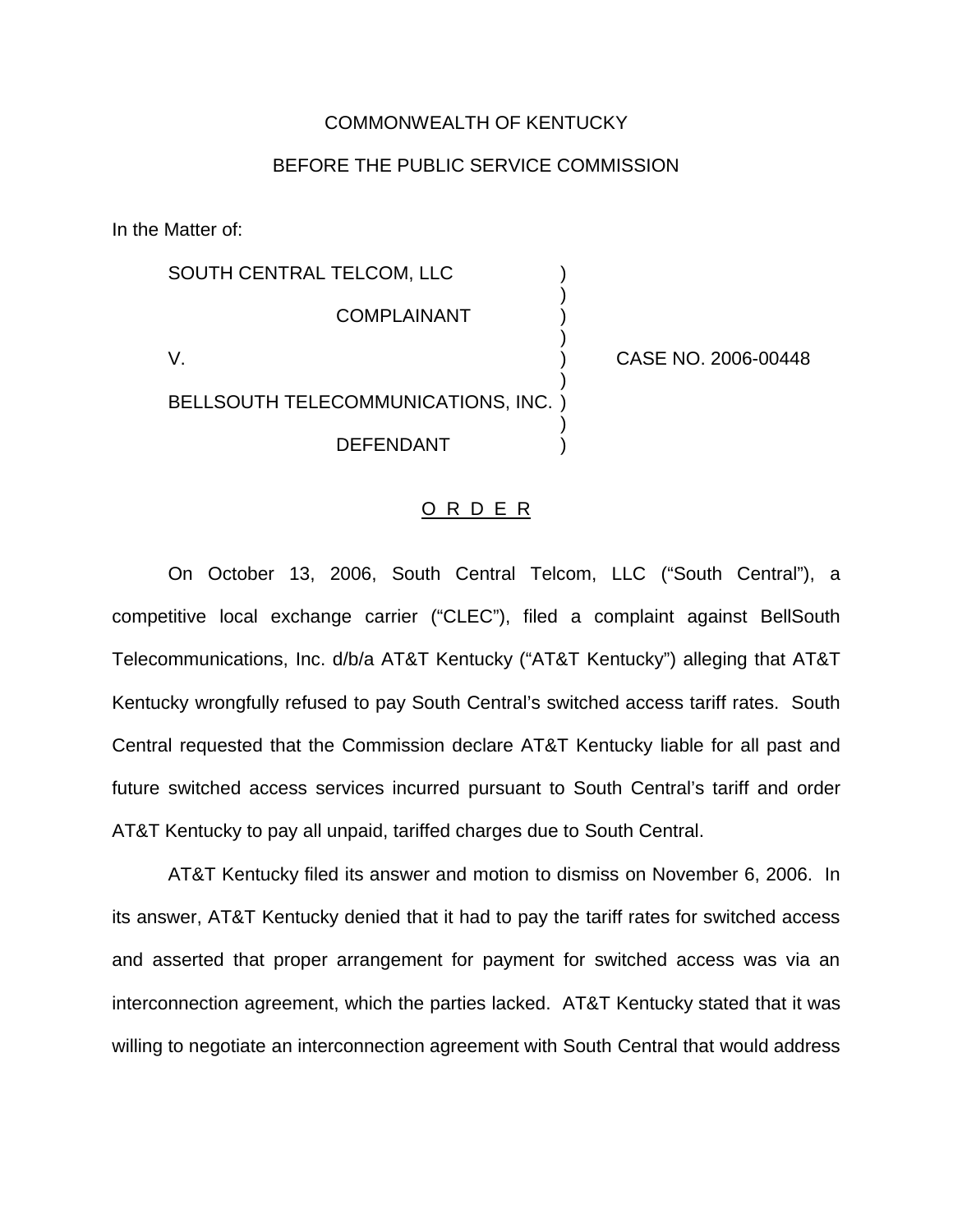the terms and conditions for the payment of charges for the terminating of AT&T Kentucky's originating traffic and the exchange of traffic with South Central.

In addition to the motion to dismiss, still pending are a motion to strike filed by AT&T Kentucky and a motion for summary judgment filed by South Central. As discussed below, the Commission finds that the motion for summary judgment and the motion to dismiss should be denied, the motion to strike should be granted, and a procedural Order should be issued.

#### MOTION TO DISMISS AND MOTION FOR SUMMARY JUDGMENT

Both AT&T Kentucky's motion to dismiss and South Central's motion for summary judgment contain similar arguments, and the Commission addresses the motions jointly as follows.

AT&T Kentucky argues that the complaint should be dismissed because it fails to state a claim upon which relief can be based. Citing 47 U.S.C. §§ 251-252, AT&T Kentucky asserts that that the 1996 Telecommunications  $Act<sup>1</sup>$  established a regulatory scheme that allows a CLEC to interconnect with an incumbent local exchange carrier ("ILEC"). AT&T Kentucky argues that the Federal Communications Commission ("FCC") has expressly held that interconnection agreements are the appropriate arrangements for establishing reciprocal compensation between carriers, and that arrangements addressing reciprocal compensation are required by 47 U.S.C. § 251(b)(5). AT&T Kentucky argues that, until the parties enter into an interconnection agreement, the classification of "local traffic" and "toll traffic" has not been established for billing purposes. An interconnection agreement, according to AT&T Kentucky, would

<sup>1</sup> 47 U.S.C. § 151 *et seq*.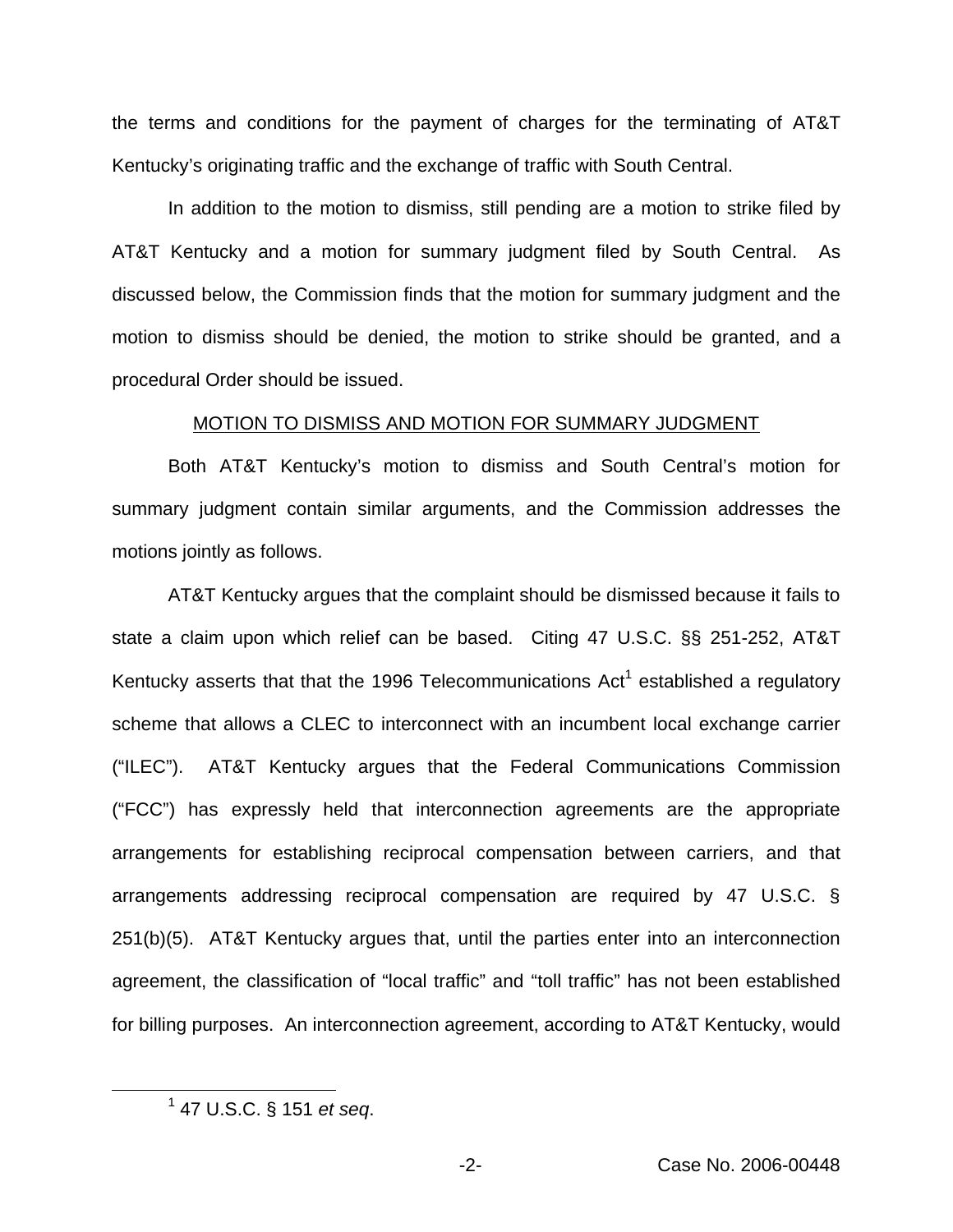allow the parties to cover the terms and conditions for the exchange of traffic and, moreover, the physical interconnection necessary for the proper routing and monitoring of the traffic. AT&T Kentucky claims that it and every other ILEC and CLEC with which it exchanges traffic have interconnection agreements that control the exchange of traffic between them. AT&T Kentucky claims that it is merely requesting that South Central do the same as all other CLECs.

AT&T Kentucky also asserts that South Central's access tariff requires a customer to order switched access services from different feature group categories. AT&T Kentucky argues that this would entail a customer, such as an AT&T Kentucky, deciding in advance the specific access facilities it needs and ordering them through the proper feature group--which AT&T Kentucky has not done. AT&T Kentucky asserts that if South Central's tariff were applicable, AT&T Kentucky would need to place an order for the provisioning of switched access services. AT&T Kentucky argues that, because it has never had to choose such an arrangement, and that South Central has chosen to use an independent telephone company's ("ICO") interconnection facilities to achieve indirect interconnection with AT&T Kentucky, South Central's argument is substantially undermined.

According to AT&T Kentucky, South Central utilizes the switch of its affiliate, South Central Rural Telephone Company, an incumbent ICO, with which AT&T Kentucky has an interconnection agreement. AT&T Kentucky alleges that South Central uses the relationship with its ICO to avoid the obligations of a CLEC to negotiate terms and conditions for the exchange of traffic.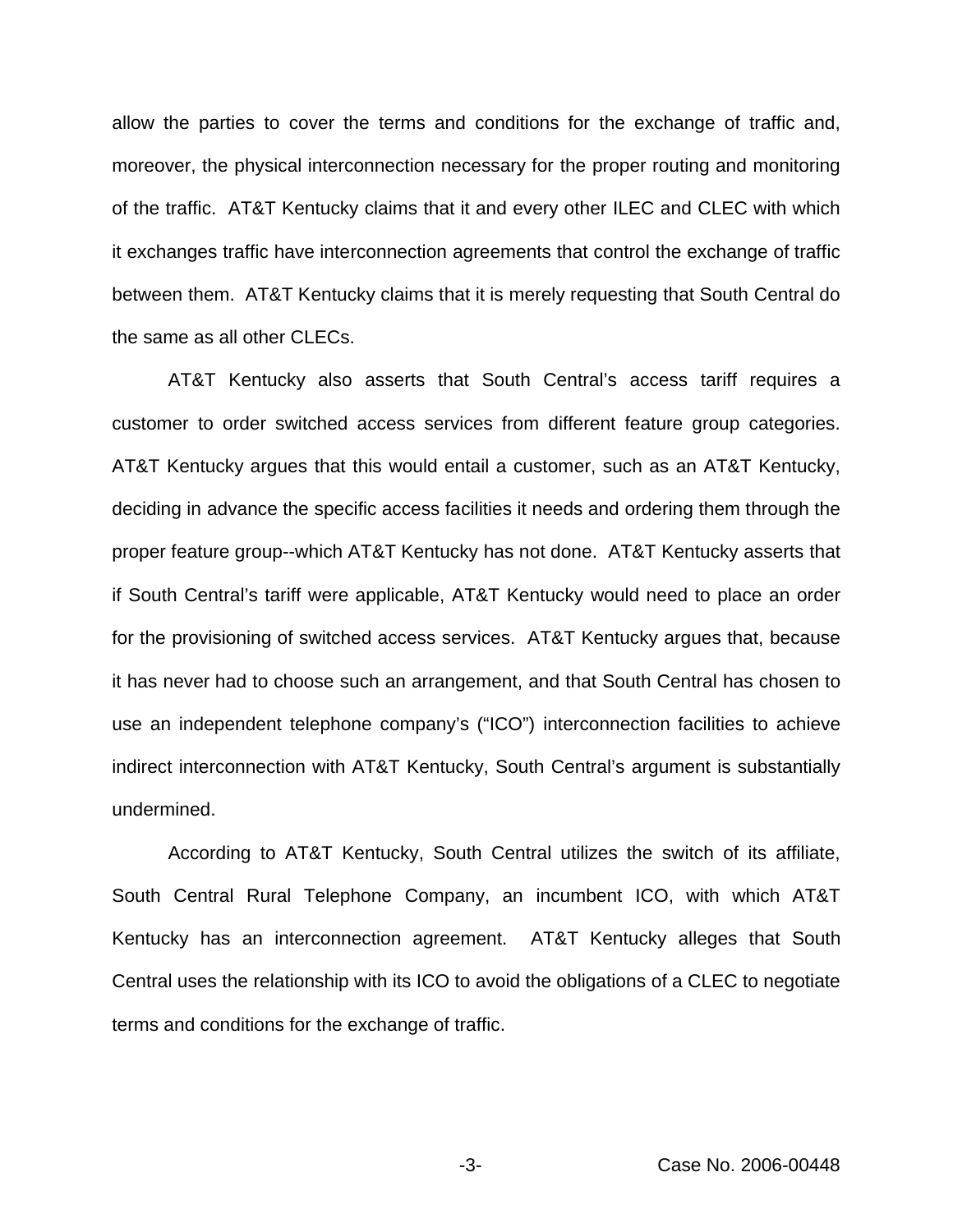AT&T Kentucky argues that since there is no interconnection agreement between the parties, AT&T Kentucky would be within its rights to refuse to terminate traffic to South Central. AT&T Kentucky states, however, that it has continued to route AT&T Kentucky-originated and third-party transit traffic to South Central despite South Central's refusal to negotiate an interconnection agreement. AT&T Kentucky alleges that South Central is avoiding entering into an interconnection agreement so that it may charge AT&T Kentucky switched access charges for traffic that AT&T Kentucky did not originate.

South Central argues that it is not required to enter into an interconnection agreement with AT&T Kentucky and that, in the absence of an interconnection agreement and pursuant to KRS 278.160, its tariff governs the rates charged for the exchange of traffic between South Central and AT&T Kentucky. South Central asserts that the purpose of the 1996 Telecommunications Act is to "foster competition in the local telephone marketplace, not to redress the exchange of access traffic between noncompeting carriers."<sup>2</sup> South Central asserts that it and AT&T Kentucky are not competitors as South Central provides only local exchange service in exchanges where Windstream is the ILEC. South Central asserts that it exchanges access traffic only with AT&T Kentucky and that the 1996 Telecommunications Act was not intended to address access traffic.

South Central argues that the duty to enter into an interconnection agreement applies only to an ILEC and that AT&T Kentucky's attempt to force South Central into an interconnection agreement is "nothing less than a self-serving attempt to gain a

<sup>&</sup>lt;sup>2</sup> South Central's Response to AT&T's Motion to Dismiss at 2.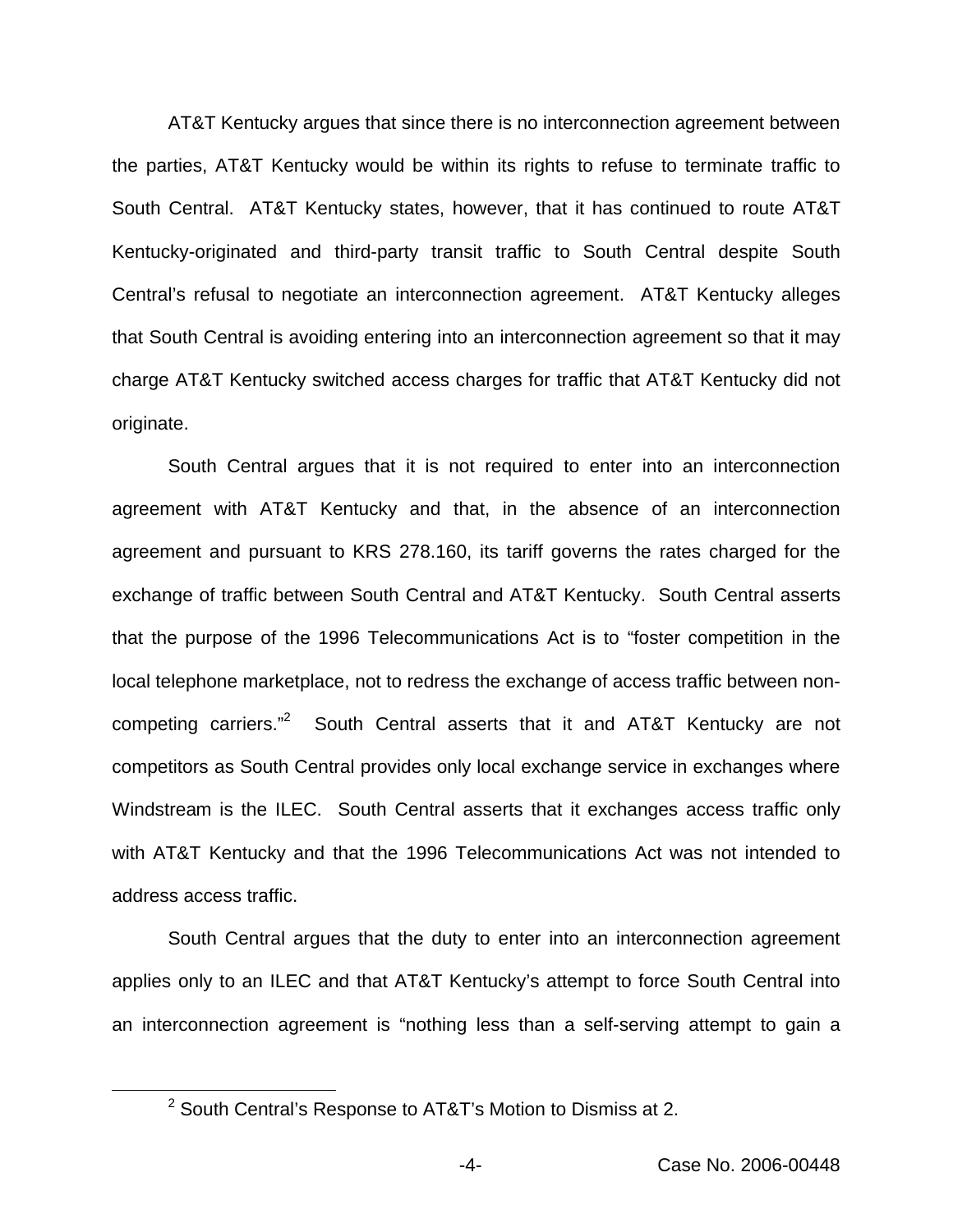competitive advantage by unilaterally imposing its own favorable access terms upon South Central."<sup>3</sup> South Central claims that this would give AT&T Kentucky an unfair competitive advantage compared to other carriers that pay for access traffic pursuant to South Central's tariff.

The primary issues raised in both the motion to dismiss and the motion for summary judgment revolve around: (1) the type of traffic exchanged; and (2) the applicability of the 1996 Telecommunications Act to the traffic exchanged. Despite the numerous pleadings filed in this case, the type of the traffic exchanged between South Central and AT&T Kentucky is not clear, nor is the manner in which it is exchanged. Additional evidence must be considered by the Commission. Moreover, the legal issues surrounding the applicability of the 1996 Telecommunications Act cannot be amply addressed by the pleadings that have been submitted to the Commission. Therefore, we find that the motion to dismiss and the motion for summary judgment should be denied and a procedural schedule entered.

### MOTION TO STRIKE

AT&T Kentucky moves the Commission to strike the proposed settlement agreement that South Central filed with the Commission and provided to AT&T Kentucky. The proposed settlement agreement provides that: (1) AT&T Kentucky would pay South Central for all switched access services provided by South Central; (2) South Central's access tariff rate would apply; (3) South Central would not pre-subscribe any end-users to AT&T Kentucky until South Central entered into a billing and collection

 $3$  ld. at 4.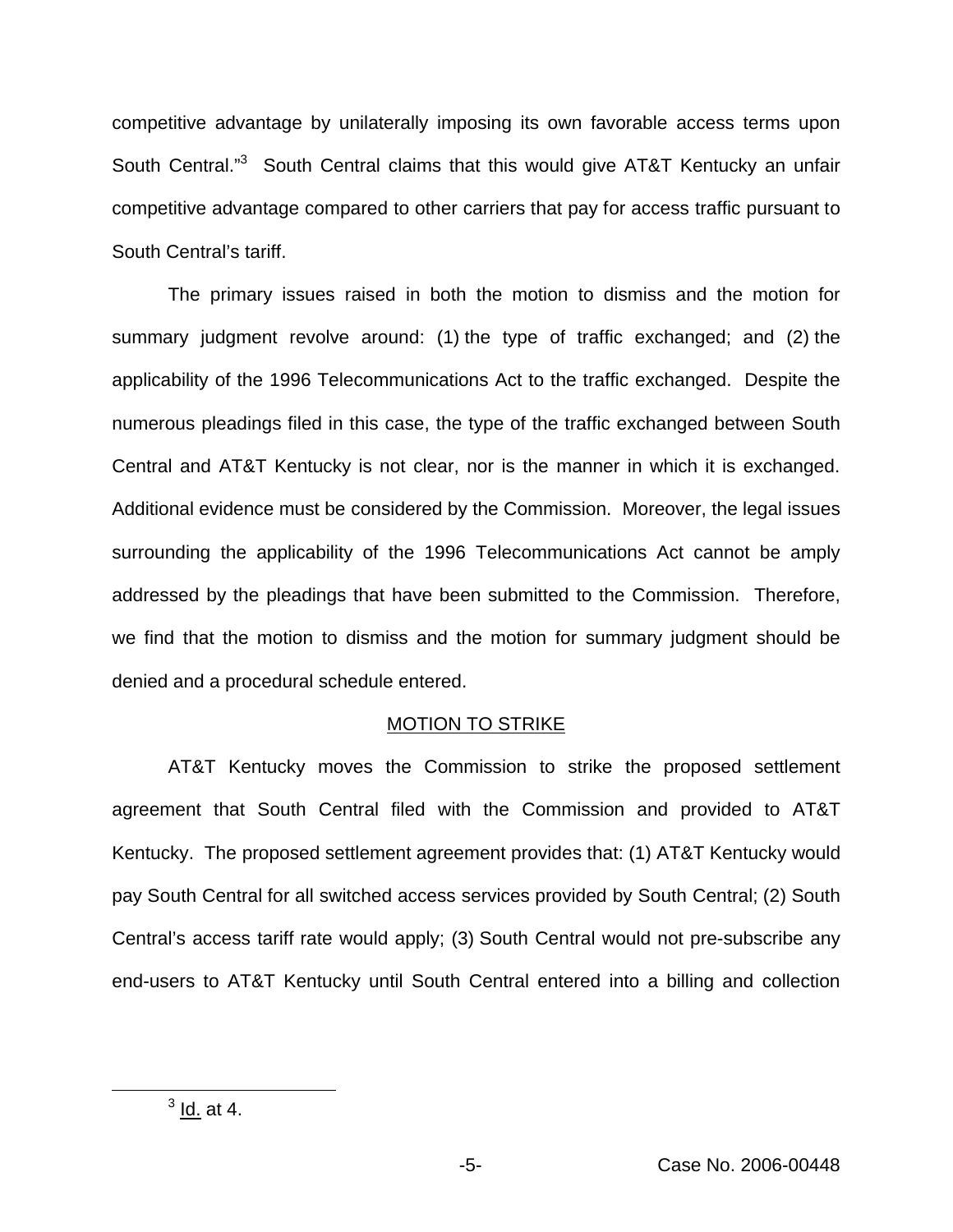agreement for such traffic; and (4) the parties would exchange billing information by specified methods.

AT&T Kentucky filed a letter with the Commission objecting to the filing of the proposed settlement agreement and calling it a "blatant disregard of the confidentiality of such settlement discussions."<sup>4</sup> Because the proposed settlement agreement allegedly contained confidential information, AT&T Kentucky requested that the Commission not include the proposed settlement agreement in the case record and remove and destroy all copies.

South Central argues that settlement proposals are not inherently confidential,

citing KRE 408.

KRE 408 states:

(1) Furnishing or offering or promising to furnish; or

(2) Accepting or offering or promising to accept a valuable consideration in compromising or attempting to compromise a claim which was disputed as to either validity or amount, is not admissible to prove liability for or invalidity of the claim or its amount. Evidence of conduct or statements made in compromise negotiations is likewise not admissible. This rule does not require the exclusion of any evidence otherwise discoverable merely because it is presented in the course of compromise negotiations. This rule does not require exclusion when the evidence is offered for another purpose, such as proving bias or prejudice of a witness, negativing a contention of undue delay, or proving an effort to obstruct a criminal investigation or prosecution.

South Central argues that because it did not offer the proposed settlement

agreement during a formal hearing and it did not file the proposed settlement agreement

to prove liability of the claim or its amount, the filing of the proposed addendum was

<sup>4</sup> Letter from Mary Keyer to Beth O'Donnell, May 1, 2007, at 1.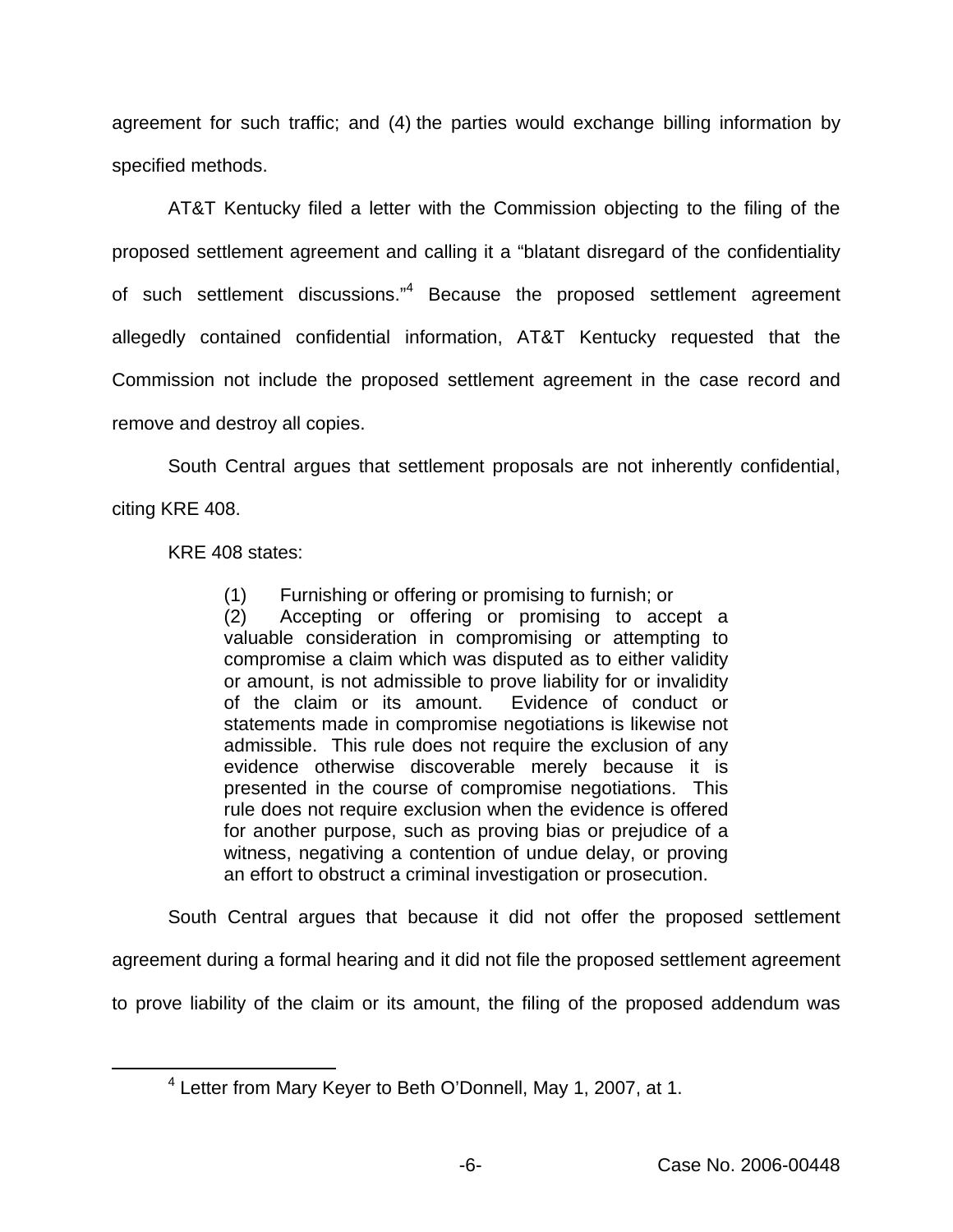reasonable and allowable. South Central asserts that the sole purpose for filing the proposed addendum was to update the Commission on the progress of the settlement negotiations.

South Central also asserts that AT&T Kentucky waived any right to confidentiality when it entered into settlement negotiations in the presence of Commission Staff. South Central argues that even if AT&T Kentucky could identify specific confidential material in the proposed addendum, AT&T Kentucky could not assert the privilege.

South Central relies largely on a Commission Order in Case No. 9613<sup>5</sup> in which the Commission found that Big Rivers Electric Corporation ("Big Rivers") could not assert a privilege of confidentiality for the documents and discussions used to reach a financial workout plan with its bankruptcy creditors (that were not parties to the rate case) prior to filing its rate case before the Commission. Big Rivers submitted the financial workout plan as part of its justification for a rate increase. An intervenor in the rate case sought discovery of the documents used in reaching the settlement that formed the financial workout plan. Big Rivers refused to provide the documents, claiming that they were privileged because they had been used during settlement negotiations.

The Commission found that no privileges of confidentiality were available to block discovery and ordered Big Rivers to provide the documents sought by the intervenor. The Commission reasoned that Big Rivers had waived any privilege of confidentiality when it disclosed privileged information to other parties.

<sup>5</sup> Case No. 9613, Big Rivers Electric Corporation's Notice of Changes in Rates and Tariffs for Wholesale Electric Service and Other Financial Workout Plan, (Ky. PSC Oct. 29, 1986).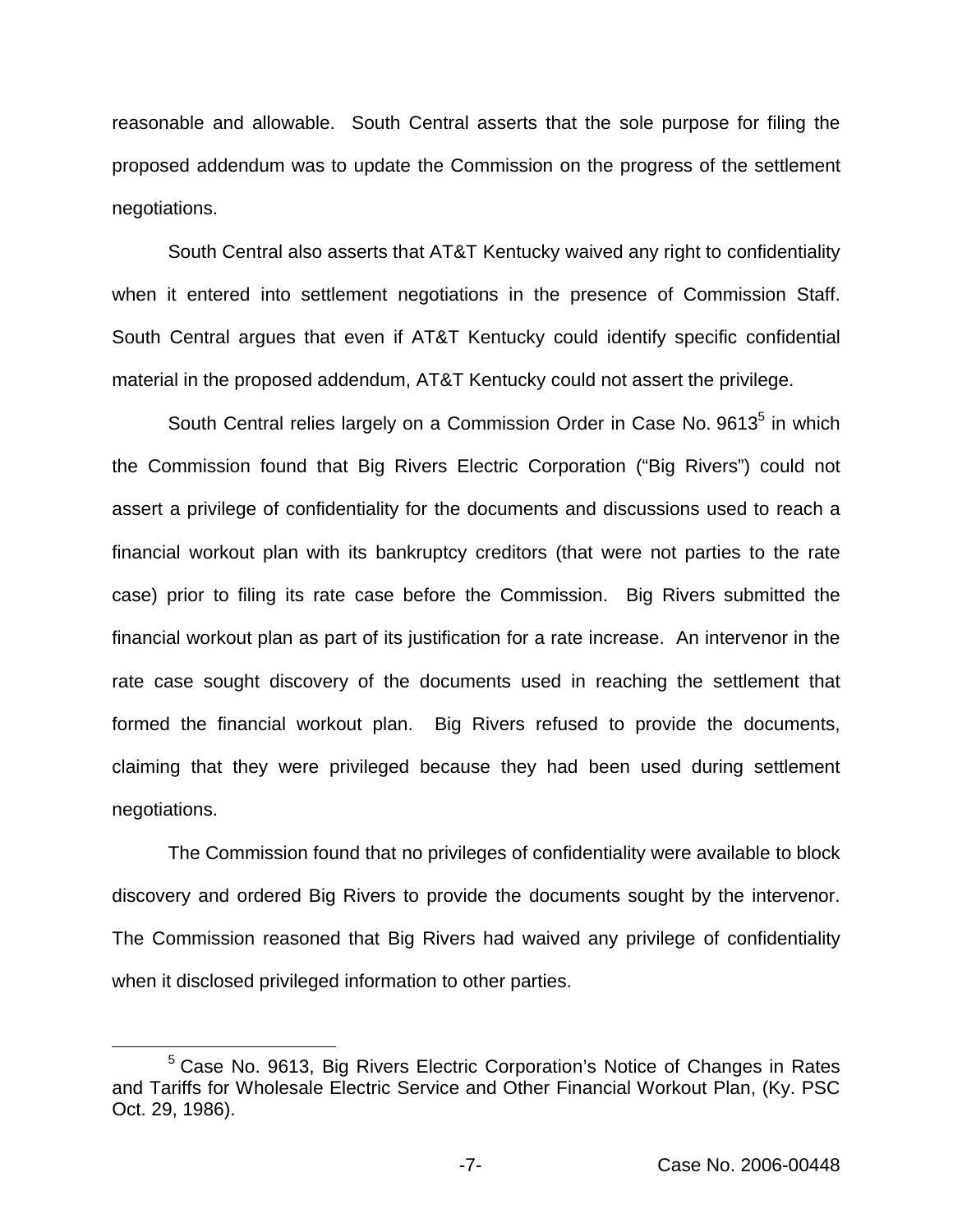The issue before the Commission is readily distinguishable from the Commission's decision in Case No. 9613. In Case No. 9613, Big Rivers submitted a previously confidential document into the official record as part of the basis for a requested rate increase. Neither the intervenor in the rate case nor the Commission were parties to the financial workout plan and were not privy to the underlying justification for the plan and, therefore, could not accept the reasonableness of the financial workout plan without knowing the details that led to the formation of the plan.

In the case before the Commission, AT&T Kentucky has not entered into the record any confidential information comparable to that of Big Rivers. In fact, with the exception of the proposed settlement agreement in this case, no privilege of confidentiality has been raised. South Central has simply filed an unsigned proposed settlement document that does not have any probative or evidentiary value and does not appear designed in any way to assist the Commission in making a determination in this proceeding.

In Kentucky American Water Company v. Commonwealth of Kentucky, ex rel. J. Cowan, 847 S.W.2d 737 (Ky. 1993), the Kentucky Supreme Court held that the Commission erred by allowing a non-unanimous settlement agreement into the official record and affording it evidentiary weight. The Supreme Court also noted that filing contested proposed settlement agreements "may actually increase the amount of hearing time."<sup>6</sup> Such is the case here in that AT&T Kentucky and South Central have devoted an extraordinary amount of time to litigating and reviewing this one issue.

 $<sup>6</sup>$  Id. at 741.</sup>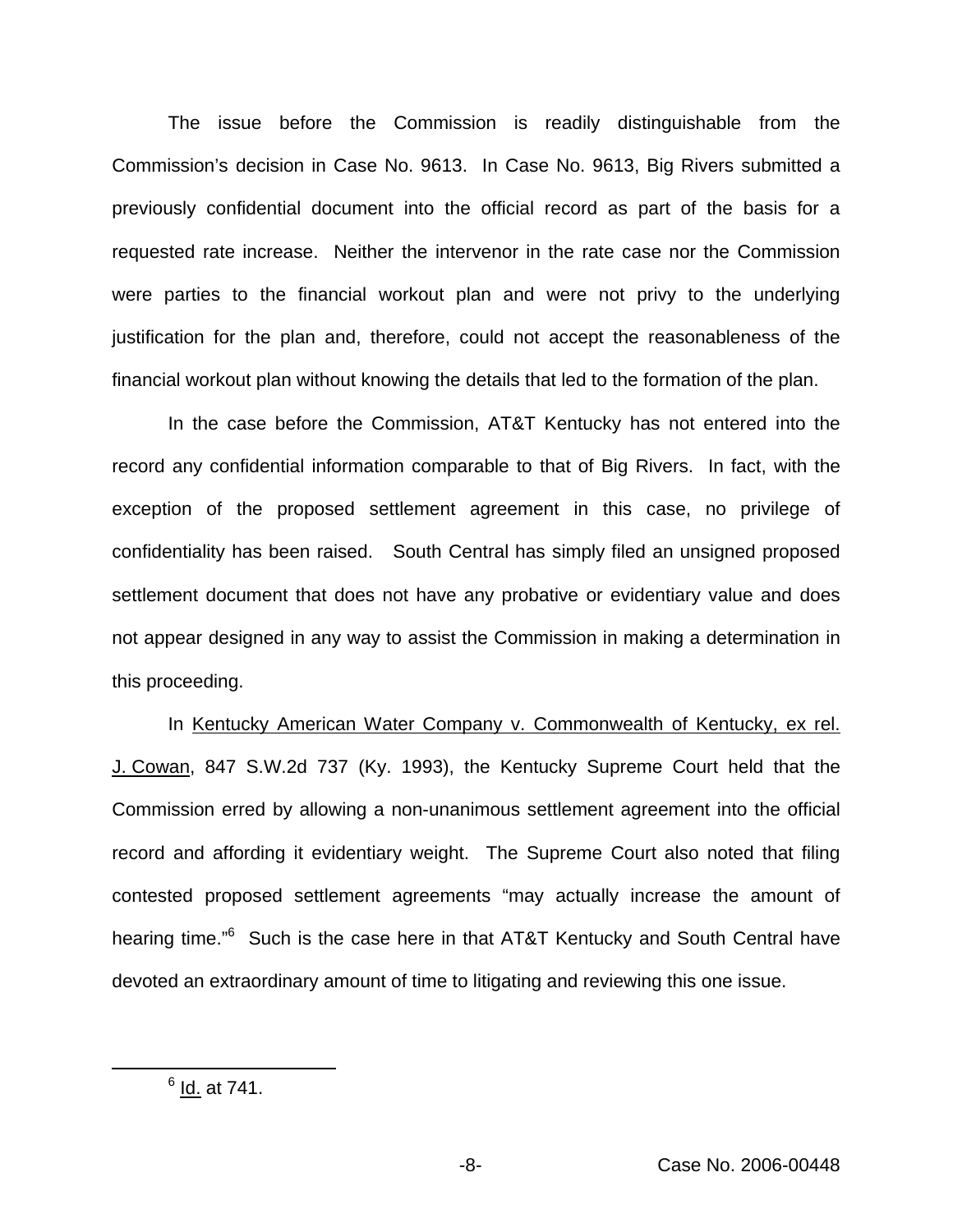AT&T Kentucky has waived no privilege of confidentiality. Traditionally settlement negotiations before the Commission, unless otherwise specifically agreed upon, are kept confidential. The Commission agrees with AT&T Kentucky's assertion that the "law has long fostered voluntary dispute resolution by protecting against the possibility that a compromise or offer of compromise might be used to the disadvantage of a party in subsequent litigation."<sup>7</sup>

Moreover, the proposed addendum has no probative value, is not relevant evidence and, despite assertions to the contrary, serves no substantive purpose. Based on the foregoing facts, the Commission finds that AT&T Kentucky's motion to strike should be granted and that the proposed addendum should not be placed in the public record.

IT IS THEREFORE ORDERED that:

1. AT&T Kentucky's motion to dismiss is denied.

2. South Central's motion for summary judgment is denied.

3. AT&T Kentucky's motion to strike is granted.

4. The parties shall abide by the procedural schedule set forth in Appendix A, attached hereto and incorporated herein, unless otherwise ordered by the Commission.

5. a. Responses to requests for information shall be appropriately bound, tabbed and indexed and shall include the name of the witness responsible for responding to the questions related to the information provided, with copies to all parties of record and 6 copies to the Commission.

<sup>&</sup>lt;sup>7</sup> AT&T Kentucky's Motion to Strike at 2, citing Green River Elec. Corp. v. Nantz, 894 S.W.2d 643, 646 (Ky. App. 1995.)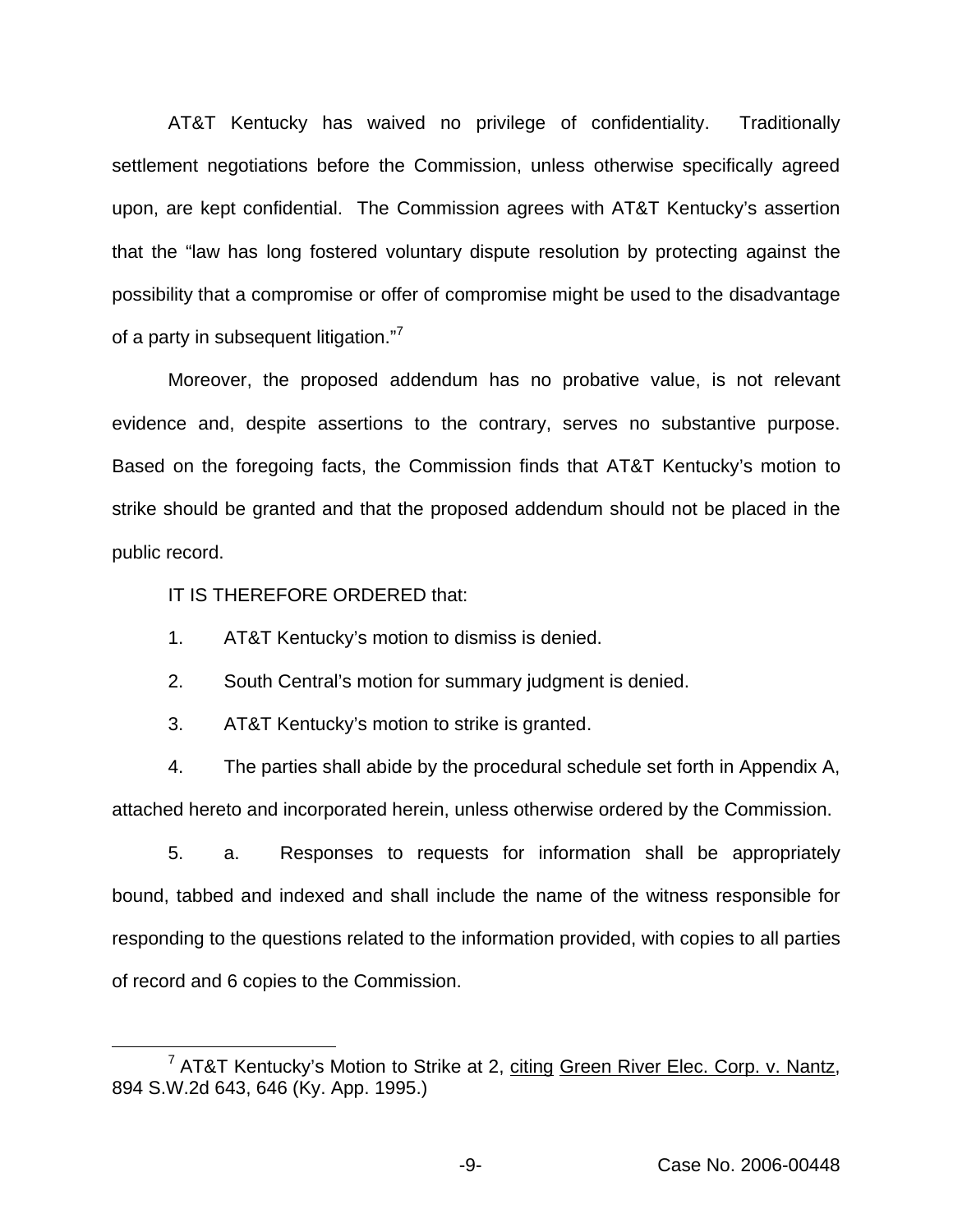b. Each response shall be answered under oath or, for representatives of a public or private corporation or a partnership or association or a governmental agency, shall be accompanied by a signed certification of the preparer or person supervising the preparation of the response on behalf of the entity that the response is true and accurate to the best of that person's knowledge, information, and belief formed after a reasonable inquiry.

c. Any party shall make timely amendment to any prior responses if it obtains information which indicates that the response was incorrect when made or, though correct when made, is now incorrect in any material respect.

d. For any requests to which a party fails or refuses to furnish all or part of the requested information, that party shall provide a written explanation of the specific grounds for its failure to completely and precisely respond.

Done at Frankfort, Kentucky, this 22<sup>nd</sup> day of April, 2008.

By the Commission

dtive Director